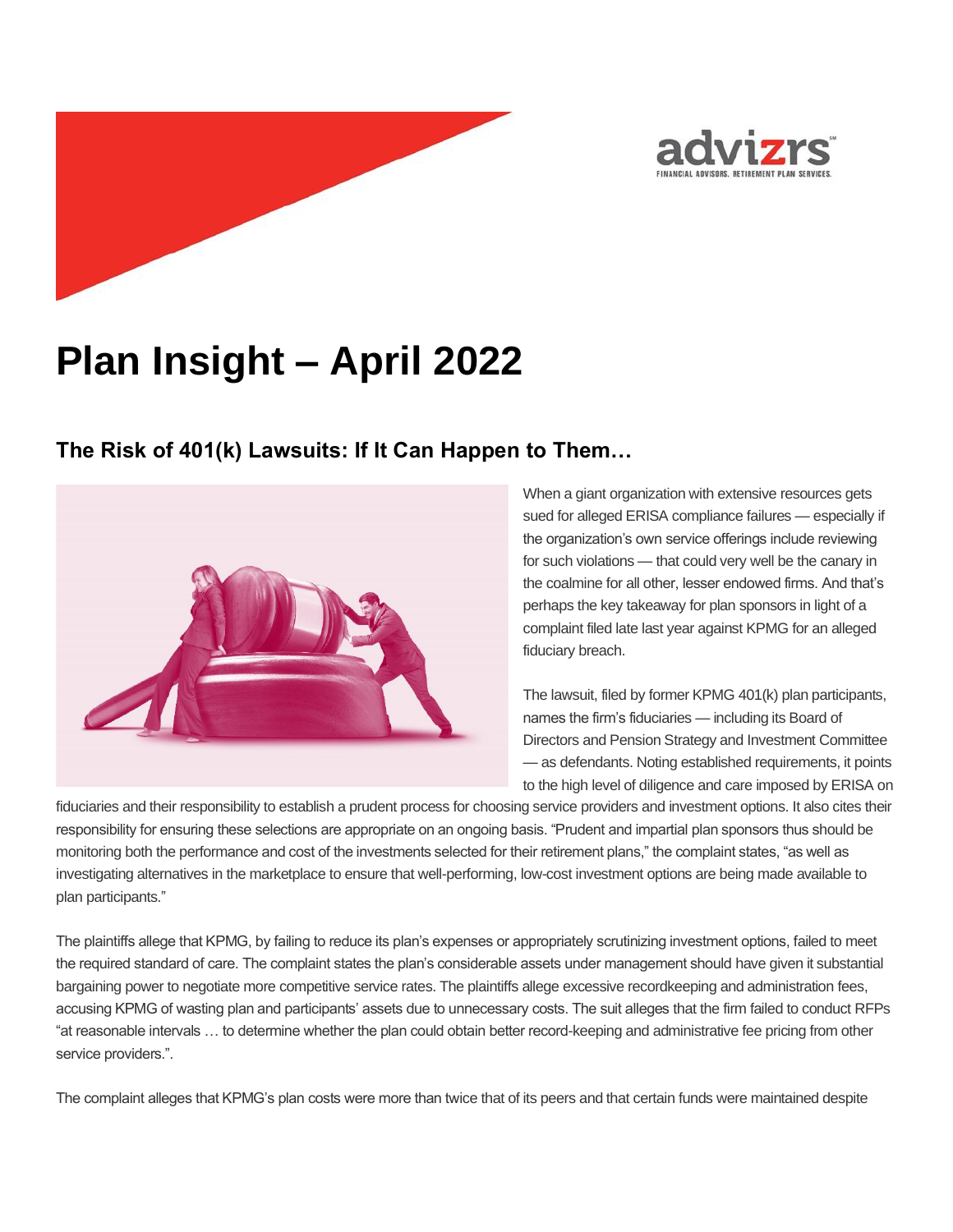other available investment options that had lower costs and a history of better performance. Plaintiff's counsel adds, "[d]efendants' mismanagement of the Plan, to the detriment of participants and beneficiaries, constitutes a breach of the fiduciary duties of prudence and loyalty, in violation of 29 U.S.C. § 1104. Their actions were contrary to actions of a reasonable fiduciary and cost the Plan and its participants millions of dollars."

In arguing that plan costs were excessive, the complaint also states that the record-keeping market is highly competitive and that numerous vendors are "equally capable of providing high-level service." The plaintiffs are seeking class-action status. It is important to be aware that the number of ERISA lawsuits are growing. Litigation is expensive, even if fiduciaries have a spotless record of taking care of their ERISA responsibilities. It behooves the prudent fiduciary to explore every avenue to protect themselves whilst acting in the best interests of their participants.

*Please note, this article is based solely on the plaintiff's counsel filed complaint which is purposefully crafted towards an intended end. It does not include independently investigated facts, the defendants' perspective on the allegations, or any opinion of the author. It is always important to hear both sides of any argument and view the evidence before taking away any substantive opinion of the facts in issue.*

Sources: <https://s32566.pcdn.co/wp-content/uploads/2021/10/401k-lawsuit-roundup-102921.pdf> <https://www.plansponsor.com/familiar-erisa-complaint-filed-kpmg/> <https://www.pionline.com/defined-contribution/kpmg-fiduciaries-face-erisa-lawsuit-former-401k-participants>

## **Financial Hypochondria: When Investment Vigilance Becomes a Problem**

Plan sponsors invest much time and effort in improving employee financial literacy. They offer educational content, provide opportunities for group and individual consultation, and encourage participants to approach retirement planning proactively by staying on top of their investments. But what happens when workers go overboard with well-intended advice?

Today, stock market data is available 24/7 with just a few clicks on links. And this development, in many ways, has been a doubleedged sword. While it has made investing a lot more accessible for many, it's become all too easy to fall into a pattern of checking portfolio performance daily — or even multiple times a day especially after doom scrolling clickbait financial headlines during periods of heightened market volatility.



And this isn't helpful.

According to Frank Murtha, Ph.D., cofounder of MarketPsych, such behavior can create a myopic focus that may blur an investor's longterm perspective. It could also lead to a state of heightened anxiety and the kind of cognitive errors that may result in faulty short-term financial decision making. When a health coach is working with a client, they motivate healthy behaviors, but not in the extreme. For example, the coach might recommend working out a several times a week, though not several times each day. Similarly, participants should be encouraged to have a healthy amount of investment awareness, while avoiding extreme hypervigilance.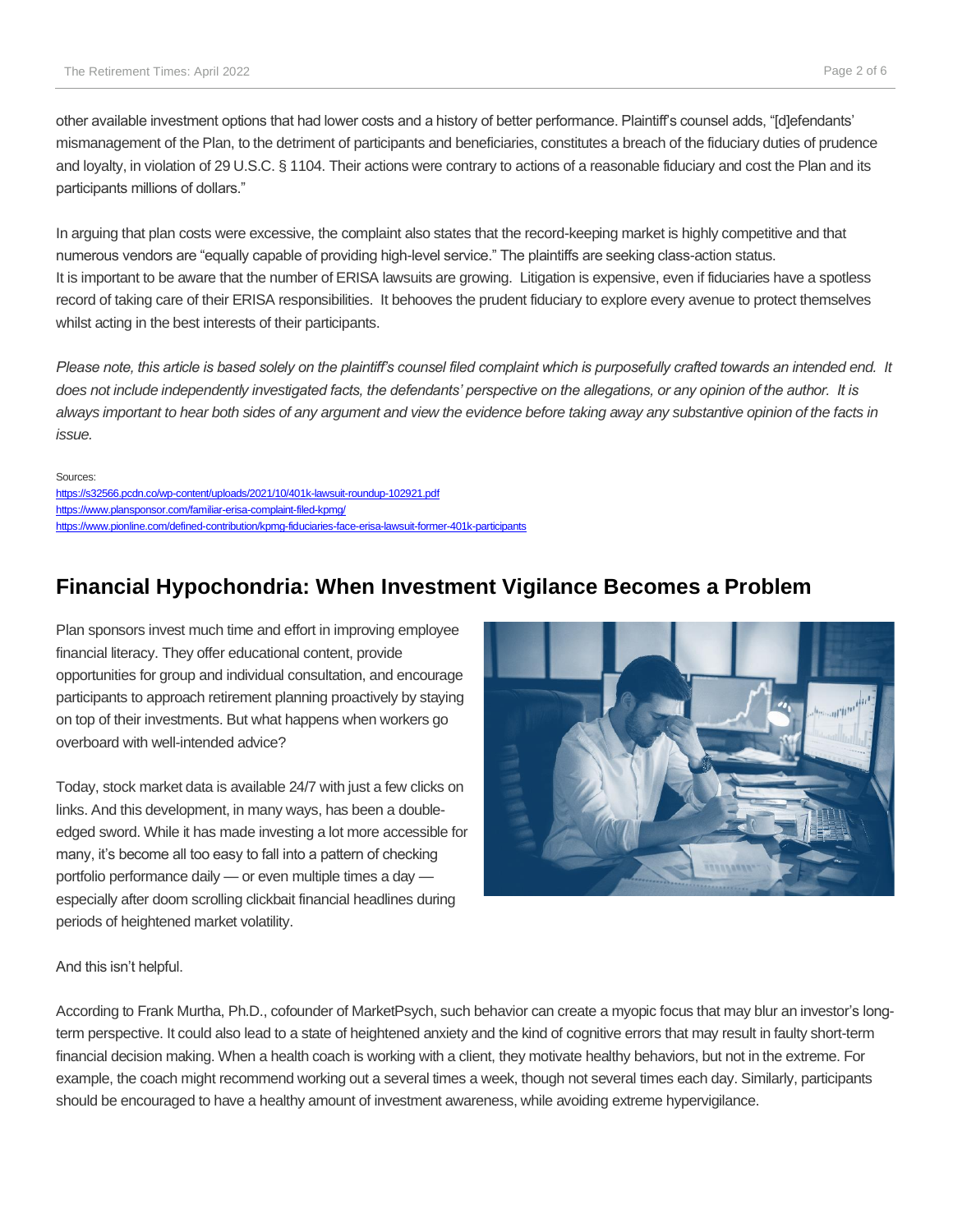On the other hand, prescriptively dictating how frequently participants should check their 401(k) or 403(b) or governmental plan balances without addressing their underlying fears is shortsighted. It's also unlikely to be effective, as such financial fears rarely stem from a mere lack of information. When an investor acknowledges and comes to terms with their uncomfortable emotions, they're often better positioned to find healthier coping mechanisms for the uncertainty and risks that inherently come with investing.

At that point, things like providing a broader historical context for stock market performance and explaining how asset allocation and dollar cost averaging can mitigate risk become much more helpful. And it goes without saying that so long as investment strategy does not match up with investor risk tolerance, such work can remain a stubbornly uphill climb. But once participants accept that a certain amount of risk and uncertainty is necessary to reach financial goals, it becomes much easier to put a plan in place to better manage financial stress — whether that includes meditation, taking a walk or turning to a trusted friend or advisor.

In the end, it's important to remember that investing decisions are ultimately emotional ones — centered on hopes and dreams for the future. And any financial discussion that fails to take that fundamental truth into account risks missing the forest for the trees.

Source[: https://www.apa.org/news/podcasts/speaking-of-psychology/stock-market-anxiety](https://www.apa.org/news/podcasts/speaking-of-psychology/stock-market-anxiety)

## **IRS/DOL Audits Are Increasing Dramatically. Are You Ready?**



#### **Facts you should know**

If your plan has not been recently audited, it is likely only a matter of time before the Internal Revenue Service (IRS) or the Department of Labor (DOL) comes knocking. If/when you are notified of an audit, early preparation can help streamline the process, keep the investigation narrow, as well as potentially avoid financial costs of potential penalties and interest.

DOL and IRS audits focus on different issues guided by their specific jurisdictions.

The DOL is responsible for the enforcement of labor laws set forth in the Employee Retirement Income Security Act of 1974 (ERISA). ERISA is a federal law that sets minimum standards for most voluntarily established retirement and health plans in private industry in order to provide protection for individuals covered by these plans. The DOL can enforce penalties for breaches of ERISA fiduciary conduct and can even sue fiduciaries for these breaches on behalf of a plan and its participants. In cases of the most egregious misconduct, the DOL can initiate criminal proceedings that may result in jail time for plan fiduciaries based on investigations dealing with fiduciary conduct breaches and prohibited transactions.

The IRS audit focuses on taxation issues and the IRS can enforce infractions under the Internal Revenue Code (Code). Infractions can result in additional taxes plus penalties, and interest. The IRS is concerned with compliance with the Code as it impacts on the plan's tax qualified status. This can take the form of review of plan provisions, testing, controlled group issues, etc.

Both the DOL and the IRS select plans for audit primarily by random selection; but can also be initiated as a result of responses (or lack thereof) to certain questions on the Form 5500, failure to transmit participant contributions to their selected investments in a "timely manner," participant complaints and other breaches of fiduciary or administrative duties. Current litigation activity, bankruptcy filings and media reports can also trigger DOL investigations. Also, the DOL may refer a case to the IRS if it discovers compliance infractions under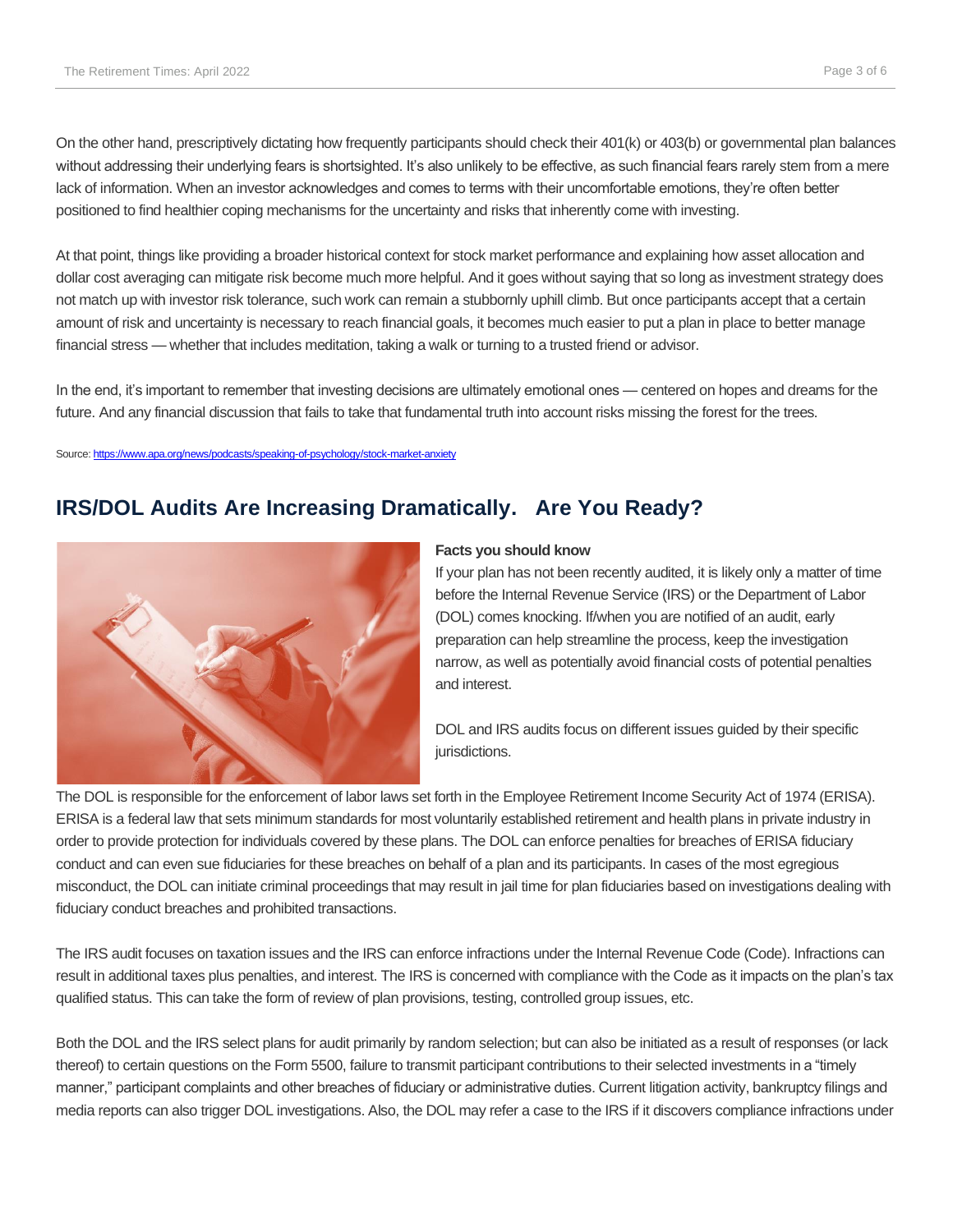the Code and vice versa if the IRS discovers what it believes to be potential fiduciary breaches impacting the plan under investigation.

The number of IRS/DOL audits are increasing dramatically as DC plans become more complex and statutes and regulations evolve.

Failure to respond to an IRS questionnaire or a DOL audit investigation or Information Request Letter is comparable to sending an invitation for the regulator to crack your plan open, make themselves comfortable, and spend weeks exploring all actions impacting the plan.

The DOL and the IRS will initiate an audit by sending an Information Request Letter indicating the date of its on-site visit to review documents and conduct interviews with individuals who have responsibilities in the administration of the plan. The letter will detail the information to be made available to for auditor – typically in advance of the on-site visit.

Currently, the most litigated fiduciary issue is the "reasonableness" of plan fees. As a result, not surprisingly, fees have also come under the scrutiny of the DOL. Evidencing (documenting) the reasonableness of fees paid by plan participants is quickly becoming the most frequently investigated fiduciary issue.

The following is a partial list indicating common items for potential review.

- Corporate or plan committee minutes
- Documentation of fees and expenses and of their reasonableness
- **Fiduciary training**
- Service agreements and engagement letters
- Fee disclosure statements 408(b)(2)
- List of parties-in-interest and plan fiduciaries
- List of plan fiduciaries and delegation of responsibilities
- Trustee and/or investment committee minutes
- Plan documents, SPD, trust agreements, investment policy statements, Committee Charter
- Summary annual reports
- Participant statement samples
- Evidence of fidelity bond, fiduciary liability insurance policy, if any

Auditors are likely to ask if the plan fiduciaries are participating in ongoing fiduciary education programs.

#### **Preparing for the audit**

Upon receipt of an IRS or DOL Information Request Letter it would be beneficial to begin preparing early for the audit event in order to achieve the best and most efficient outcome.

The more cooperative and efficiently the audit progresses the more positive the experience is likely to be. Being defensive or uncooperative would be counterproductive and would likely alienate the auditor. Proper planning for the audit will leave you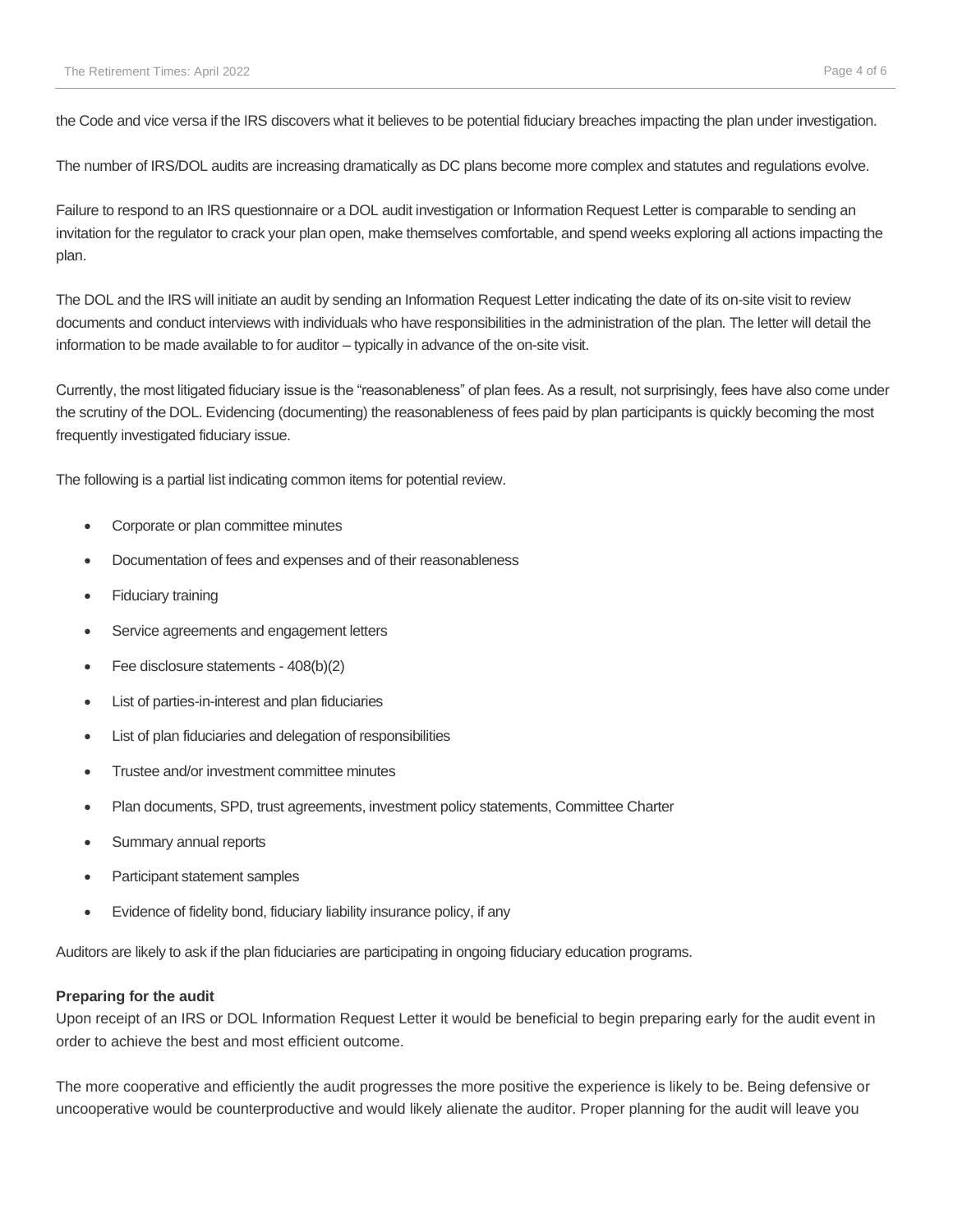better prepared for questions and typically helps to avoid any further potential inquiries.

One important suggestion is to not seat the auditor in front of your plan filing cabinet and let them find whatever they may need. The auditor will be looking for specific items as indicated in their Information Request Letter. Providing the auditor exactly what they've requested, but only what they've requested, is your best course of compliance whilst simultaneously keeping the investigation narrow in scope. Suggesting they look through your files, in addition to being less efficient, can lead to the auditor uncovering issues that could result in more negative outcomes than those which they originally intended to review.

Consider adjusting your schedule to be available during the audit in the event of questions the auditor may have. You may want to delegate another team member to oversee the audit and deferring final decision-making to you. Notify other members of your plan administration team that your plan is being audited so they can be available to assist. Definitely notify your ERISA attorney, plan consultant, administrator, recordkeeper and investment advisor in the event that they may be helpful.

If the Information Request Letter identifies a significant potential concern a team meeting, prior to the audit, with appropriate attendees (internal or external) may be helpful to review the Information Request Letter, review plan provisions and procedures, and prepare for any questions.

Know that if you need more time to be fully prepared for the audit it is common for plan sponsors to request, and receive, a reasonable delay of the visit after providing an explanation as to why it may take more time to be fully prepared. Auditors recognize that it is not unusual to request additional time to obtain data that may not be immediately accessible.

Most DOL/IRS plan audits result in minimal issues or minor administrative errors that can be easily remedied. If a more substantial issue is found, know that it is probably much better to remedy it now than at some later date when it becomes more cumbersome administratively and/or more financially impactful to remedy.

## **Participant Corner**

### **Tax Saver's Credit: Get the "Credit" You Deserve!**

You may be eligible for a valuable incentive, which could reduce your federal income tax liability, for contributing to your company's 401(k) or 403(b) plan. **If you qualify, you may receive a Tax Saver's Credit of up to \$1,000 (\$2,000 for married couples filing jointly) if you made eligible contributions to an employer sponsored retirement savings plan.** The deduction is claimed in the form of a non-refundable tax credit, ranging from 10% to 50% of your annual contribution.

Remember, when you contribute a portion of each paycheck into the plan on a pre-tax basis, you are reducing the amount of your income subject to federal taxation. And those assets grow tax-deferred until